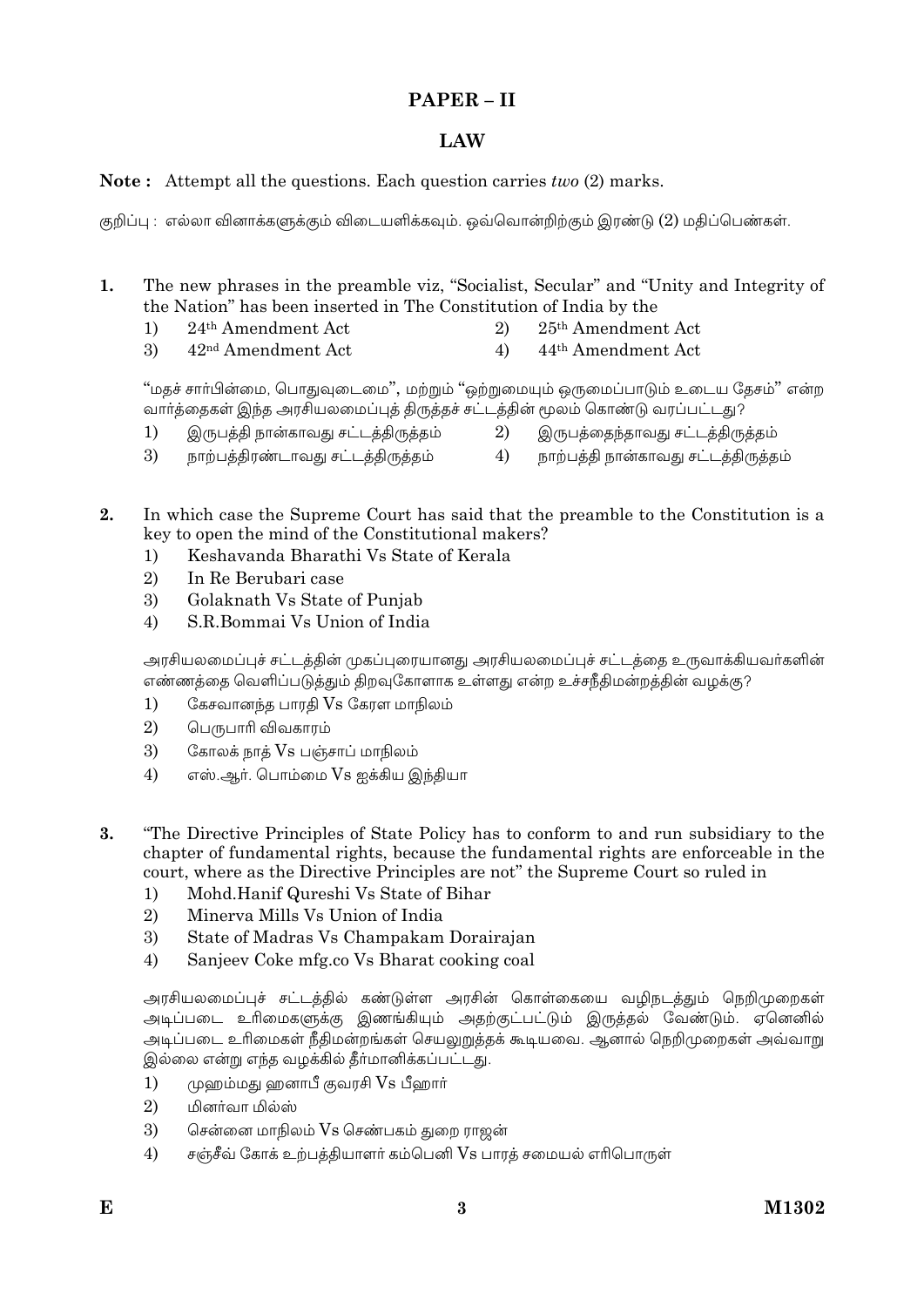- $\overline{4}$ . Which Article of the Indian Constitution requires the state to protect every monument or place of historic Interest of National Importance?
	- Article 48  $\overline{2}$ Article 48-A  $1)$
	- 3) Article 49  $4)$ Articles 50

கீழ்க்கண்ட அரசியலமைப்பு சட்டப் பிரிவுகளில் எந்த பிரிவின் கீழ் அரசு புராதன சின்னங்கள் மற்றும் சரிக்கிரம் முக்கியக்குவம் பெற்ற இடங்களை பாகுகாக்க கடன் படுக்கப்பட்டது?

- ஷரத்து  $48-A$  $1)$ ஷரக்கு 48 2) ஷரத்து 50 ஷரத்து 49  $4)$ 3)
- 5. In which case it was held that a high caste girl marrying Scheduled Tribe was not entitled to the reservation benefit.
	- Meera Kanwaria Vs Surita  $\left( \right)$
	- 2) Anil Kumar Gupta Vs State of U.P
	- $\mathfrak{Z}$ Dr. Priti srivatsava Vs State of Madhya Pradesh
	- Dr. Neelima Vs Deen P.G. Studies A.P Agriculture University, Hydrabath  $4)$

.<br>பழங்குடி இனத்தவரை மணக்கும் ஒரு உயர் சாதிப் பெண் இடஒதுக்கீடு நலன் பெற அருகதையற்றவர் என தீர்மானித்த உச்சநீதிமன்ற வழக்கு?

- $1)$ மீரா கண்வாரியா
- $(2)$ அனில்குமாா் குப்தா
- 3) டாக்டர். பிரிதி ஸ்ரீவத்ஸவா
- $4)$ டாக்டர். நீலிமா
- $\mathbf{f}$ Appointment on Compassionate grounds of a son, daughter, or widow to assist the female to relieve economic distress has been held valid under the Constitution of India vide
	- Articles  $16(3)$  and  $16(4)$  $1)$ Articles  $16(1)$  and  $16(2)$ 2)
	- 3) Article  $15(4)$  $4)$ Articles  $15(3)$

பொருளாகார நொடிப்ப நிலை காரணமாய் அடிப்படையில் வேலை கருணை வாய்ப்ப வழங்குதலை அனுமதிக்கும் அரசியலமைப்பு சட்டவிதிகள்?

- $1)$ ஷரத்து 16(1) மற்றும் 16(2)  $2)$ ஷரத்து 16(3) மற்றும் 16(4)
- 3)  $4)$ ஷரத்து 15(3) ஷரத்து 15(4)
- $\overline{7}$ . A systematic study of law had started from
	- $1)$  $2)$ Greeks Romans
	- 3) Europeans  $4)$ Arabs

சட்ட இயல் குறித்த ஆய்வு முதன் முதலாக துவங்கிய நாடு

- $1)$ ரோமானியா கிரேக்கம் 2)
- 3) ஐரோப்பியா  $4)$ அரேபியா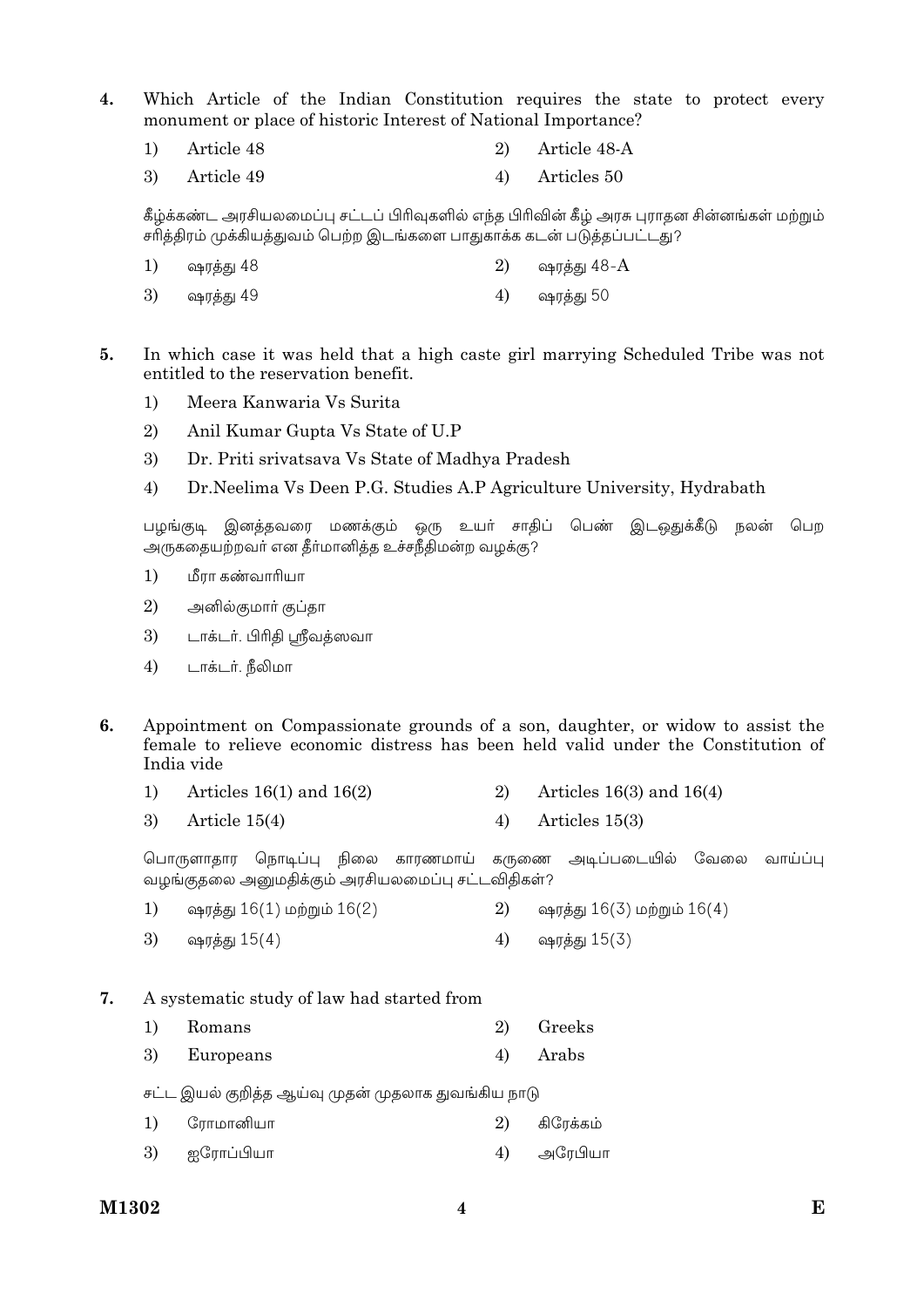| 8.  |                                                                                           | According to Hindu legal theory the origin of law is                                                             |    |                          |  |  |
|-----|-------------------------------------------------------------------------------------------|------------------------------------------------------------------------------------------------------------------|----|--------------------------|--|--|
|     | 1)                                                                                        | Sruthi                                                                                                           | 2) | Devine                   |  |  |
|     | 3)                                                                                        | Dharma                                                                                                           | 4) | None                     |  |  |
|     |                                                                                           | இந்து மத சட்டவியல்படி, அந்த மதச் சட்டத்தின் தோற்றமாக கருதப்படுவது                                                |    |                          |  |  |
|     | 1)                                                                                        | ஸ்ருதி                                                                                                           | 2) | இறைமை                    |  |  |
|     | 3)                                                                                        | தர்மா                                                                                                            | 4) | மேற்கூறியவை எதுவுமில்லை  |  |  |
| 9.  |                                                                                           | Jurisprudence is the study of ——————————————law.                                                                 |    |                          |  |  |
|     | 1)                                                                                        | Religious                                                                                                        | 2) | Ethical                  |  |  |
|     | 3)                                                                                        | Positive                                                                                                         | 4) | Nature and Law           |  |  |
|     |                                                                                           | சட்டவியல் என்பது இவை தொடர்பானது.                                                                                 |    |                          |  |  |
|     | 1)                                                                                        | மதம்                                                                                                             | 2) | நெறிகள்                  |  |  |
|     | 3)                                                                                        | நேர்மறை                                                                                                          | 4) | இயற்கை மற்றும் சட்டம்    |  |  |
| 10. |                                                                                           | The school of jurisprudence that hypothesize law based on what is correct                                        |    |                          |  |  |
|     | 1)                                                                                        | Sociological                                                                                                     | 2) | Historical               |  |  |
|     | 3)                                                                                        | Analytical                                                                                                       | 4) | Natural Law              |  |  |
|     |                                                                                           | சரி என்பதன் அடிப்படையில் உருவாக்கப்பட்ட சட்டவியல் பள்ளி?                                                         |    |                          |  |  |
|     | 1)                                                                                        | சமூகவியல்                                                                                                        | 2) | வரலாற்று முறை            |  |  |
|     | 3)                                                                                        | பகுத்தாய்வு முறை                                                                                                 | 4) | இயல்பான சட்டம்           |  |  |
| 11. |                                                                                           | Which theory of punishment studies the psychology of the criminal considers the<br>punishment as the social end? |    |                          |  |  |
|     |                                                                                           | 1) Preventive theory                                                                                             |    | 2) Deterrent theory      |  |  |
|     | 3)                                                                                        | Reformative theory                                                                                               | 4) | Retributive theory       |  |  |
|     | குற்றவாளியின் மனநிலை அறிந்து சமுதாய நோக்கில் தண்டனை விதிக்கப்படுவதாக கருதும்<br>கோட்பாடு? |                                                                                                                  |    |                          |  |  |
|     | 1)                                                                                        | தடுத்தல் கோட்பாடு                                                                                                | 2) | அச்சுறுத்தல் கோட்பாடு    |  |  |
|     | 3)                                                                                        | சீர்திருத்த கோட்பாடு                                                                                             | 4) | பழிக்கு பழி கோட்பாடு     |  |  |
| 12. |                                                                                           | When a right is owned by a society at large, it is said to be?                                                   |    |                          |  |  |
|     | 1)                                                                                        | Determinate                                                                                                      | 2) | Indeterminate            |  |  |
|     | 3)                                                                                        | Both $(1)$ and $(2)$                                                                                             | 4) | Neither $(1)$ nor $(2)$  |  |  |
|     |                                                                                           | உரிமை சமுதாயத்தில் பொதுவாக அமையும் போது இவ்வாறு அழைக்கப்படுகிறது?                                                |    |                          |  |  |
|     | 1)                                                                                        | அறுதியிட்ட உரிமை                                                                                                 | 2) | அறுதியற்ற உரிமை          |  |  |
|     | 3)                                                                                        | $(1)$ மற்றும் $(2)$                                                                                              | 4) | $(1)$ மற்றும் $(2)$ அல்ல |  |  |
|     |                                                                                           |                                                                                                                  |    |                          |  |  |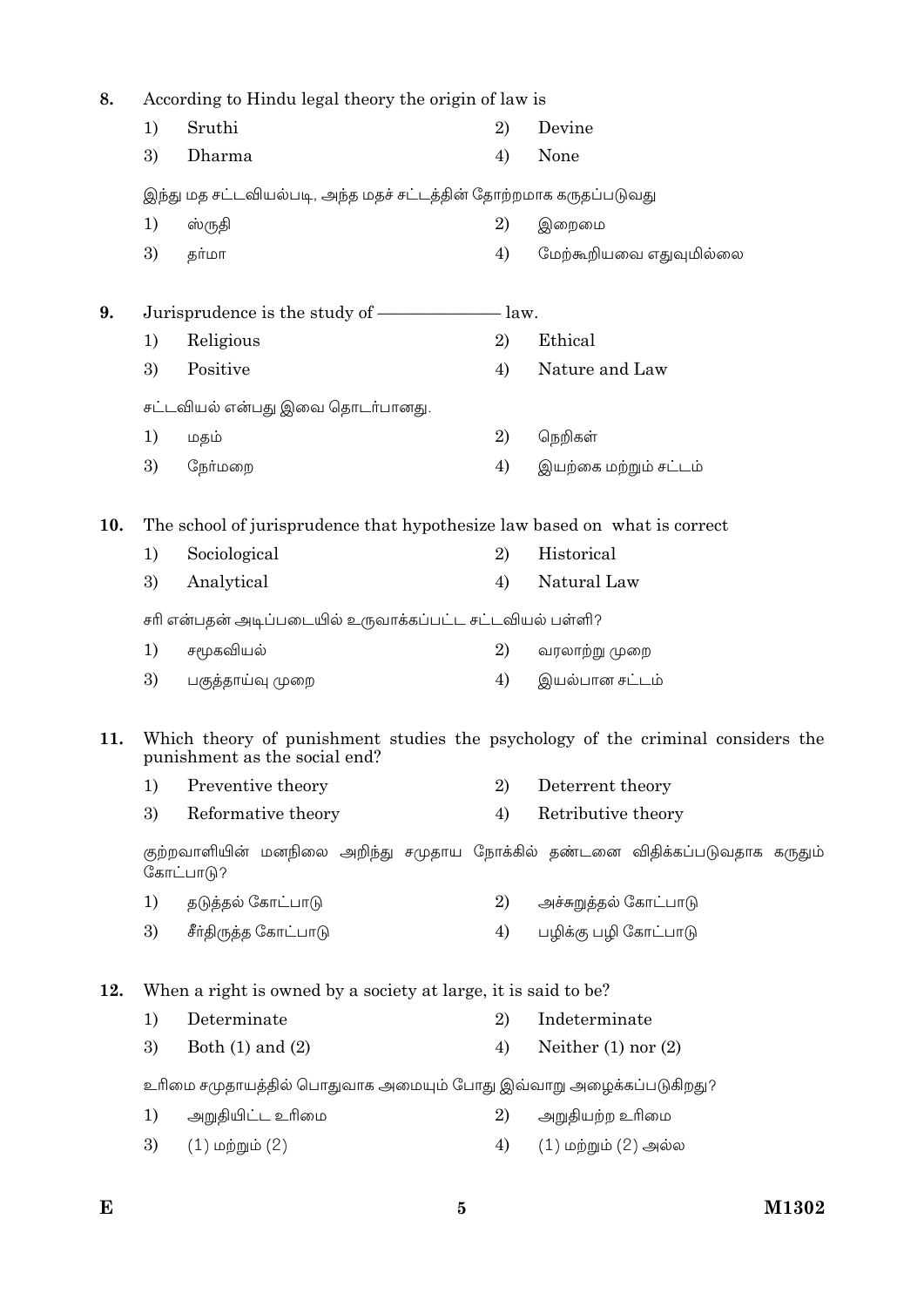### 13. Who defined "Every agreement and promise enforceable by law is a Contract"?

 $1)$ Pollock

- $2)$ Halsbury
- Michael Furmston 3) Salmond  $4)$

நிறைவேற்ற வாய்ப்புடைய அனைத்து உடன்படிக்கைகளும் ஒப்பந்தமாக கருதப்படும் என்ற கூற்று இவருடையது?

- $1)$ பொல்லாக் 2) ஹால்ஸ்பரி
- $\mathfrak{Z}$ சாலமன்  $4)$ மைக்கேல் பார்ம்ஸ்டோன

#### Who cannot enter into a Contract as per Section 11 of the Contract Act?  $14.$

- One who is of the age of majority according to the Law  $1)$
- $\overline{2}$ One who is of sound mind
- $3)$ One who is not disqualified from Contracting by any Law
- $4)$ One who is of unsound mind person

ஒப்பந்தச் சட்ட பிரிவு 11-ன் கீழ் ஒப்பந்தம் செய்ய இயலா நபர்

- $1)$ சட்டப்படியான வயது உடையவர்
- 2) சீர் மனநிலை உடையவர்
- 3) ஒப்பந்த தகுதியிழப்பு பெறாதவா்
- $4)$ மனநலம் சரியில்லாதவா்

#### 15. The term Revocation means

- $1)$ **Taking Back** 2)
- **Breach of Trust** 3) Accepting a Contract  $4)$

ரத்து செய்தல் என்பது

- $1)$ திரும்ப பெறுதல் 2)
- 3) ஒப்பந்தத்தை ஏற்றல்  $4)$

#### 16. The Doctrine of offer and acceptance clearly emerges from the case/cases

- $1)$ Adam Vs Lindsell
- $2)$ Carhill Vs Carbolic Smoke Ball Co.,
- 3) Eastwood Vs Kenyon
- 1, 2 and 3  $4)$

முனைவு மற்றும் ஏற்பு கோட்பாட்டினை வெளிப்படுத்திய வழக்கு

- ஏடம் எகிர் லின்ட்ஸெல்  $1)$
- $2)$ கார்லில் எதிர் கார்பாலிக் ஸ்மோக்பால் கம்பெனி
- 3) ஈஸ்ட் உட் எதிர் கென்யான்
- 1, 2 மற்றும் 3  $4)$
- To Complete
- 
- முடித்து வைத்தல்
- பொறுப்புரிமையை மீறுதல்
-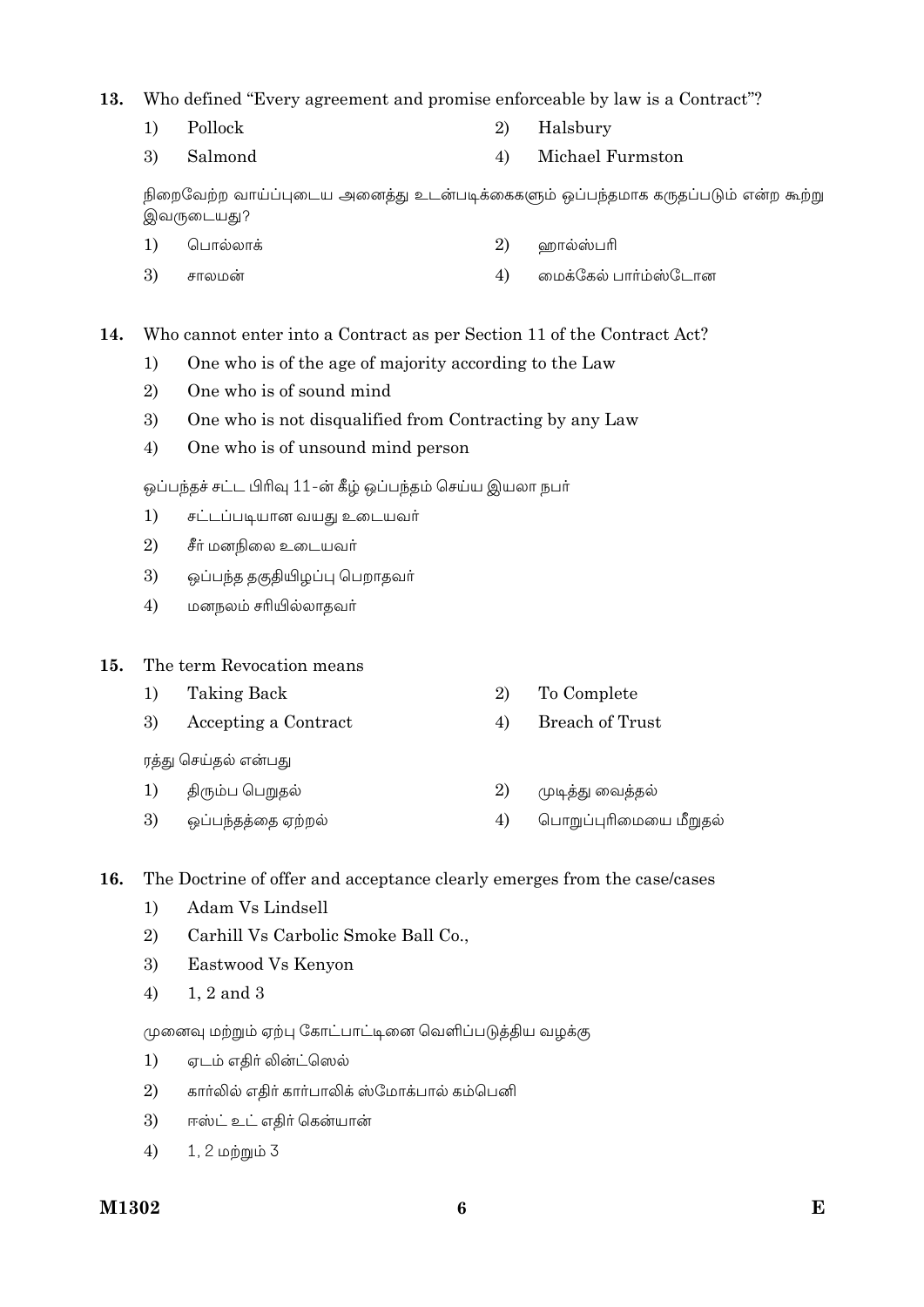| 17. |                      | Agreement Enforceable by law is                                                                                                                                           |    |                         |
|-----|----------------------|---------------------------------------------------------------------------------------------------------------------------------------------------------------------------|----|-------------------------|
|     | 1)                   | Promise                                                                                                                                                                   | 2) | Contract                |
|     | 3)                   | Obligation                                                                                                                                                                | 4) | Proposal                |
|     |                      | நிறைவேற்ற கூடிய உடன்படிக்கைகள் இவ்வாறு அழைக்கப்படும்                                                                                                                      |    |                         |
|     | 1)                   | உறுதியுரை                                                                                                                                                                 | 2) | ஒப்பந்தம்               |
|     | 3)                   | கடப்பாடு                                                                                                                                                                  | 4) | முன்மொழிவு              |
|     |                      |                                                                                                                                                                           |    |                         |
| 18. |                      | When the Consent of the Party is not free the Contract is                                                                                                                 |    |                         |
|     | 1)                   | Void                                                                                                                                                                      | 2) | Voidable                |
|     | 3)                   | Illegal                                                                                                                                                                   | 4) | Valid                   |
|     |                      |                                                                                                                                                                           |    |                         |
|     |                      | இசைவு தம்மிச்சை இல்லா நிலையில், ஒப்பந்தமானது                                                                                                                              |    |                         |
|     | 1)                   | இல்லா நிலையது                                                                                                                                                             | 2) | தவிா்தகுநிலை ஒப்பந்தம்  |
|     | 3)                   | சட்ட முரணானது                                                                                                                                                             | 4) | செல்லத்தக்க ஒப்பந்தம்   |
|     |                      |                                                                                                                                                                           |    |                         |
| 19. |                      |                                                                                                                                                                           |    |                         |
|     | 1)                   | John Austin                                                                                                                                                               | 2) | Starke                  |
|     | 3)                   | Holland                                                                                                                                                                   | 4) | Francisco Victoria      |
|     |                      | "நாட்டிடைச் சட்டமானது நோ்ம ஒழுக்க நெறியாகும்", என்றவா்                                                                                                                    |    |                         |
|     | 1)                   | ஜான் ஆஸ்டின்                                                                                                                                                              | 2) | ஸ்டார்க்                |
|     | 3)                   | ஹாலன்ட்                                                                                                                                                                   | 4) | பிரான்சிஸ்கோ விக்டோரியா |
| 20. | 1)<br>2)<br>3)<br>4) | The legal maxin that has nexus with the law of contract<br>res ipsa loquitur<br><i>irgnorentia juris non exquset</i><br>qui facit per alium facit per se<br>caveat emptor |    |                         |
|     |                      | ஒப்பந்த சட்டத்துடன் தொடர்புடைய முதுமொழி                                                                                                                                   |    |                         |
|     | 1)                   | செயலே செப்பும், பொருளே புகும்                                                                                                                                             |    |                         |
|     | 2)<br>3)             | சட்டம் பற்றிய அறியாமை மன்னிக்க இயலாதது<br>பிறா்வழி செய்தலும் தானே செய்தமை                                                                                                 |    |                         |
|     | 4)                   | வாங்குபவரே விழித்திரு                                                                                                                                                     |    |                         |
|     |                      |                                                                                                                                                                           |    |                         |
| 21. |                      | Which of the following Doctrine of International law Means, "International<br>Agreements are binding on good faith"?                                                      |    |                         |
|     | 1)                   | Jus Cogens                                                                                                                                                                | 2) | Jus genitium            |
|     | 3)                   | Pacta Sunt Servanta                                                                                                                                                       | 4) | Doctrine of Consensus   |
|     |                      | நாட்டிடையே ஒப்பந்தங்கள் நல்லெண்ணத்தில் அடிப்படையில் கட்டுப்படுத்தக்கூறியது<br>குறிக்கும் சொற்றொடா்?                                                                       |    | என                      |
|     | 1)                   | மீறமுடியா விதி                                                                                                                                                            | 2) | நாடுகளுக்கிடையான சட்டம் |
|     | 3)                   | நல்லெண்ண ஒப்புணர்வு                                                                                                                                                       | 4) | கருத்தொருமை கோட்பாடு    |
|     |                      |                                                                                                                                                                           |    |                         |

 $\bf 7$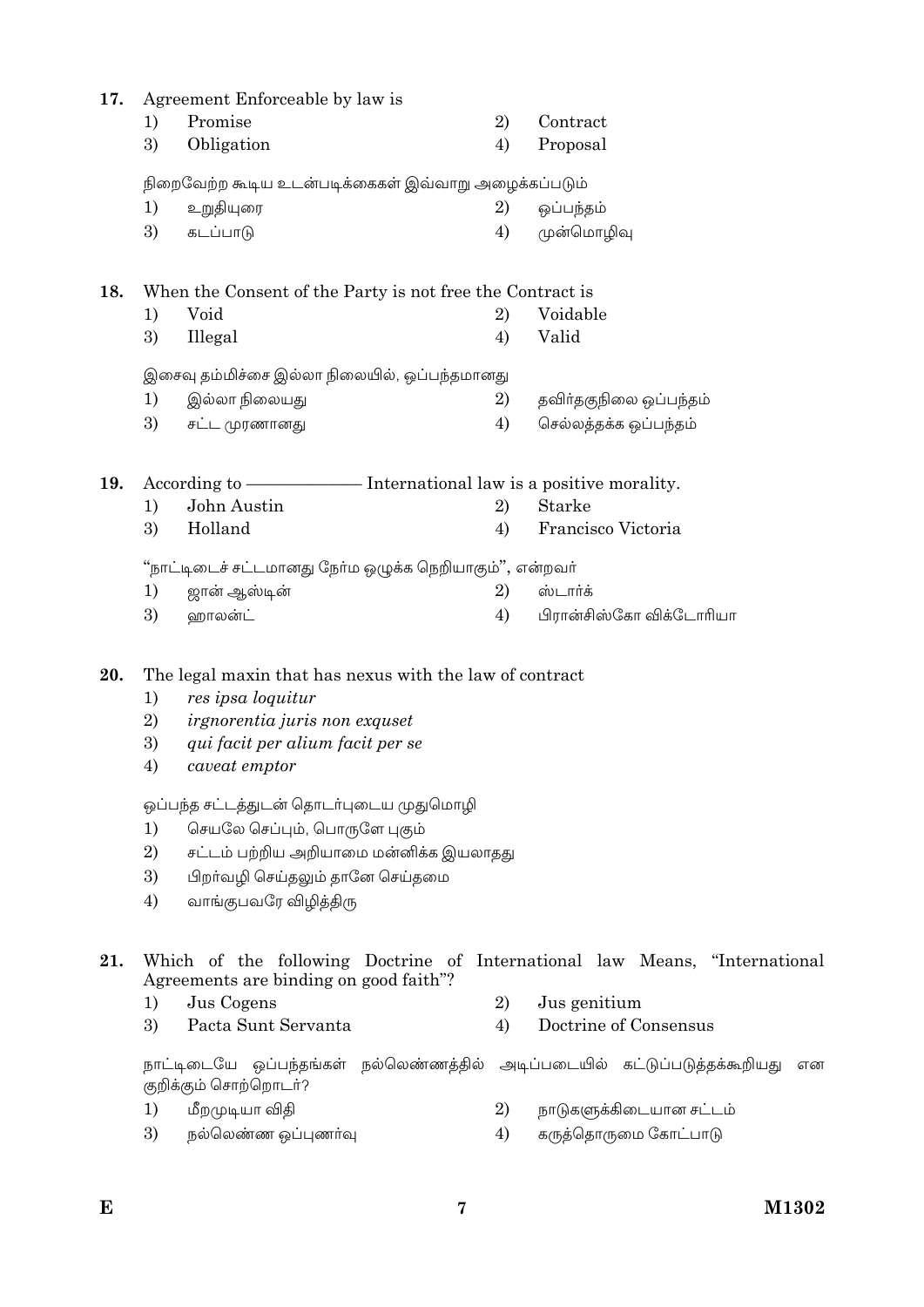- 22 The Latin maxim that has nexus as a defense in criminal law in excess with criminal  $law$ 
	- $1)$ Audi alteram partem
	- $\overline{2}$ De minimis non curat lex
	- Ex pacto illicit non oritur action 3)
	- $4)$ Ignorantia juris non-excusat

குற்றவியல் வழக்கில் எதிர்வாதம் குறித்த ஒரு முதுமொழி

- இருபுறம் கேட்டு நீதி வழங்குதல்  $1)$
- $2)$ சட்டத்திற்கு இல்லை அற்பத்தில் அக்கறை
- $\mathcal{E}$ வெறும் வாக்குறுதியின் பேரில் வழக்குரிமை எழாது
- சட்டம் பற்றிய அறியாமை மன்னிக்க இயலாது 4)
- 23. Which one of the following is not a primary source of International Law?
	- Decision of International Court of Justice  $1)$
	- $\overline{2}$ **International Treaty**
	- 3) International custom
	- General Principle of Law recognized by Civilized Nations  $4)$

கீழ்க்கண்டவைகளில் நாட்டிடைச் சட்டத்தின் முதன்மையான மூலமாய் ஆகாதது

- $1)$ பன்னாட்டு நீதிமன்றங்களின் தீர்ப்புரை
- 2) பன்னாட்டு ஒப்பந்தம்
- 3) பன்னாட்டு வழக்காறு
- $4)$ நாகரீகத்தில் சிறந்த நாடுகளால் அங்கீகரிக்கப்பட்ட கோட்பாடுகள்
- 24. The principle of Estoppel was upheld by ICJ in the case of
	- The nuclear Test Case  $1)$
	- The Temple case (Cambodia Vs Thailand) 2)
	- 3) Right of Passage Case
	- $4)$ Serbian Loan Case

பன்னாட்டு நீதிமன்றத்தால் உறுதி செய்யப்பட்ட முரண்தடை தொடர்பான வழக்கு?

- $1)$ அணுசோதனை
- 2) திருக்கோயில் வழக்கு
- 3) பாதை உரிமை வழக்கு
- $4)$ செர்பிய கடன் வழக்கு

Married Woman

25. There is no offence of adultery if it is committed with the consent of

- $1)$ The father of a married woman
- 2) Husband of a married woman
- $\overline{4}$ The Mother of a married woman

கீழ்க்கண்ட நபரின் சம்மதத்துடன் நிகழும் கள்ளத் தொடர்பு குற்றமாகவே கருதப்படுதல் ஆகாது?

- திருமணமான நபரின் தந்தை திருமணமான நபரின் கணவர்  $1)$ 2)
- 3) மணமான பெண்  $4)$ திருமணமான பெண்ணின் தாய்

 $\overline{3}$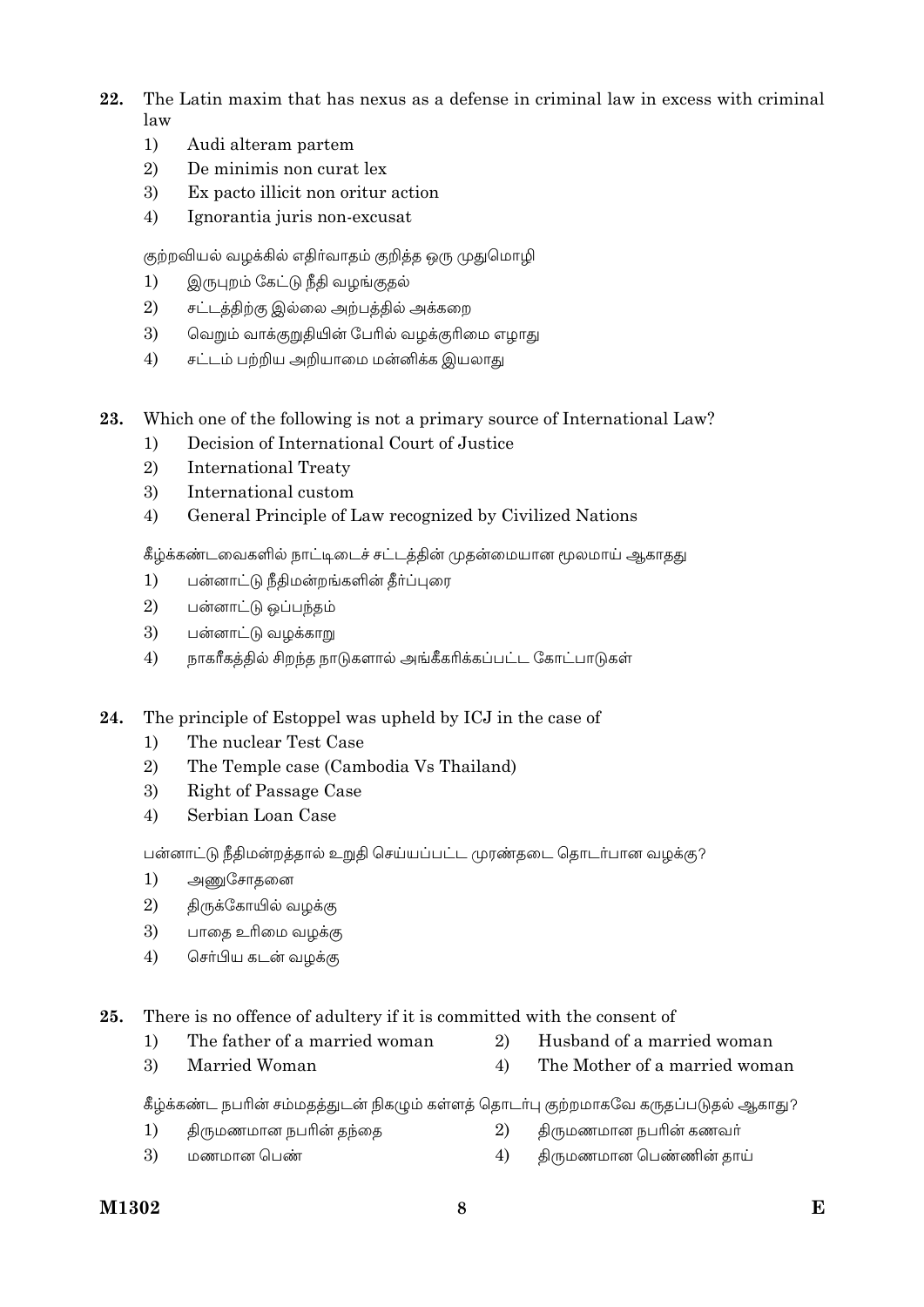The right of Private defence of property under Section 97 of IPC extends to the offence 26. of

- $1)$ Criminal breach of trust 2) Theft and robbery
- 3)  $4)$ Cheating Misappropriation

இந்திய தண்டனைச் சட்டம் பிரிவு 97–ன் கீழ் சொத்து தொடர்பான தற்காப்பு உரிமை இச்செயலுக்கு பொருந்தும்?

 $1)$ நம்பிக்கை மோசடி குற்றம்  $\overline{2}$ திருட்டு மற்றும் கொள்கை 3)  $4)$ கையாடல் செய்தல் ஏமாற்றுதல்

Private defence under IPC is based on the natural instinct of 27.

 $1)$ Self respect 2) Self sufficiency  $4)$ Self reliance 3) Self preservation

இந்திய தண்டனைச் சட்டத்தின் கண்டுள்ள தற்காப்புரிமையானது இதன் தொடர்புடையது?

- சுயதேவைகளை பூர்த்தி செய்தல்  $1)$ சுயமரியாதை  $2)$
- 3) சுய பாதுகாப்பு சுய சார்புடைமை  $4)$

#### 28. Maximum limit of solitary confinement

- $1)$ One year  $2)$ Three months
- 3) Two years  $4)$ Six months

தனிமைச் சிறைக்கான உச்ச அளவு கோல்

- $\overline{2}$  $1)$ ஒரு வருடம் மூன்று மாதங்கள்
- 3) இரண்டு வருடங்கள்  $4)$ ஆறு மாதங்கள்

#### 29. Death under Section 46 of IPC denotes

- Death of a human being  $1)$
- 2) Death of an animal
- 3) Death of a human being and of an animal both
- Death of either human being or an animal 4)

இந்திய தண்டனைச் சட்டம் பிரிவு 46–ன் கீழ் வரையறை செய்யப்பட்ட மரணம் என்பது

- $1)$ ஒரு மனிதரின் மரணம்
- $2)$ ஒரு விலங்கின் மரணம்
- 3) மனித மற்றும் விலங்கின் மரணம்
- $4)$ மனித மரணமும் இல்லை விலங்கு மரணமும் இல்லை

30. Section 303 of the IPC was declared unconstitutional by the Supreme Court in

- Mithu Vs State of Punjab  $1)$
- Bachan Singh Vs State of Punjab 3)

இந்திய தண்டனைச் சட்டம் பிரிவு 303-ஐ உச்சநீதிமன்றம் ரத்து செய்த வழக்கு?

- ஷெர்சிங் எதிர் பஞ்சாப் மாநிலம்  $1)$ மித்து எதிா் பஞ்சாப் மாநிலம்  $2)$
- பச்சான் சிங் எதிா் பஞ்சாப் மாநிலம் திரிவேணிபென் எதிர் குஜராத் மாநிலம் 3)  $4)$

9

2)

 $4)$ 

Sher Singh Vs State of Punjab

Triveni Ben Vs State of Gujarat

M1302

E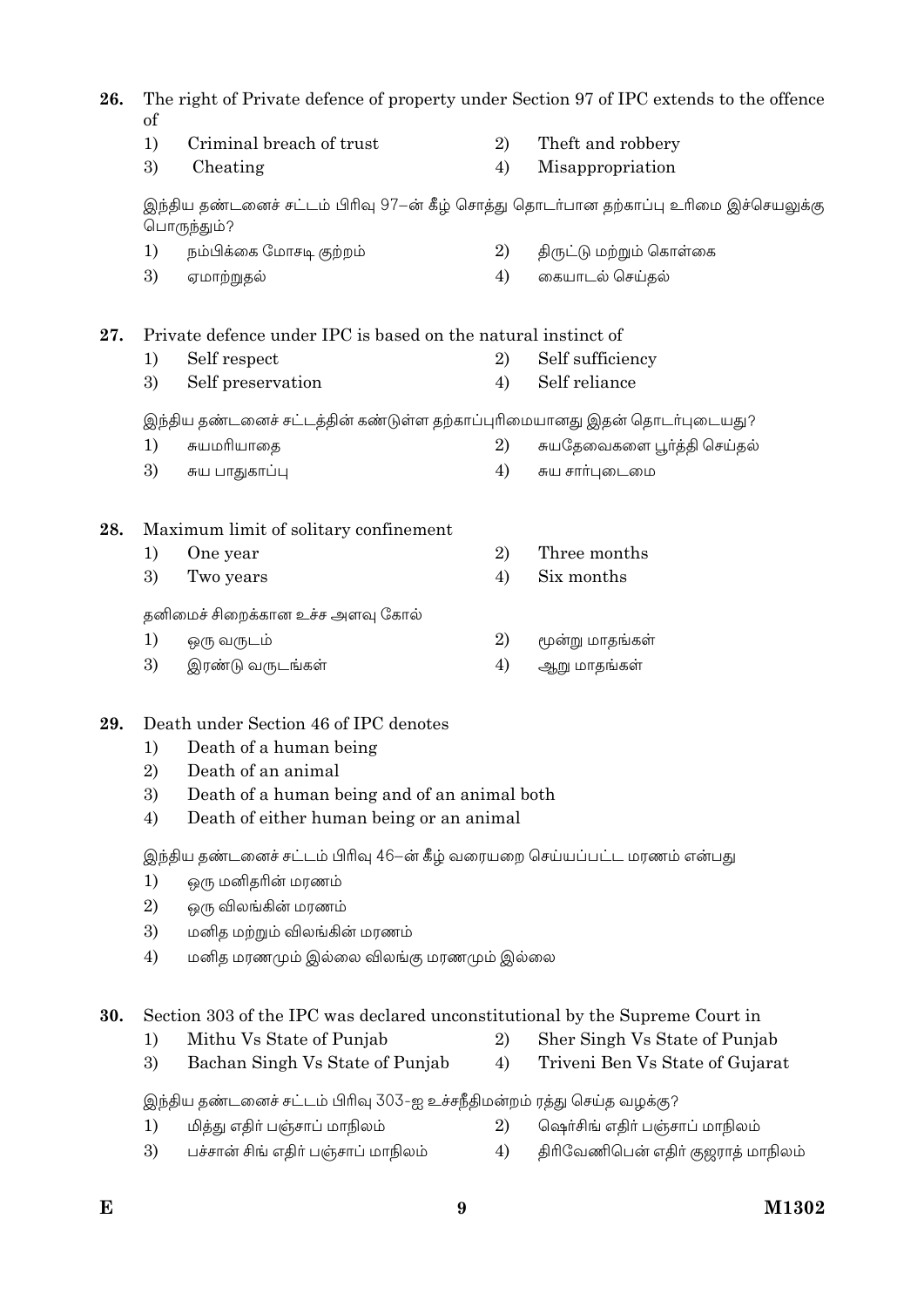#### $31$ Common intention means

|    | Similar Intention                   | 2) | Same Intention       |
|----|-------------------------------------|----|----------------------|
| 3) | Sharing of Intention by all persons | 4) | Common plans         |
|    | பொதுவான கருத்து என்பது              |    |                      |
| 1) | ஒத்த எண்ணம்                         | 2) | ஒரே மாதிரியான எண்ணம் |
| 3) | பகிரப்பட்ட கருத்து                  | 4) | பொதுவான திட்டம்      |
|    |                                     |    |                      |

Muslim law not merely empower the husband to divorce his wife by talak, it also 32. empower him to delegate this power to others

- $1)$ Single Talaq Talaq-il-Tafweez  $\overline{2}$
- $\overline{3}$ )  $4)$ Talaq Hasan Talaq ahason

முஹமதியாா் சட்டப்படி ஒரு இஸ்லாமியா் தன் மனைவியை தாமோ அல்லது அவ்வதிகாரத்தை பிறா் மூலமோ செயல்படுத்த விழையும் செயல்

| 1) | ஒரு முறை தலாக் | 2) தலாக்–ல்–தப்வீஸ் |
|----|----------------|---------------------|
|    | 3) தலாக் ஹஸான் | தலாக் அஹஸான்        |

The Muslim Law which authorizes a wife to get divorce from her husband on proof of 33. adulterous conduct?

| 1) Khula | 2) Mubarrat |
|----------|-------------|
| 3) Ila   | 4) Lian     |

கள்ளத் தொடர்புக்காக தம் கணவரை விவாகரத்து செய்ய அவர் தம் மனைவிக்கு அதிகாரம் அளிக்கும் முஹமதியர் சட்டம்

| 1) குலா | ் 2) முபாரத் |
|---------|--------------|
| 3) இலா  | 4) லியன்     |

"Mere Non-compliance with the decree of restitution of conjugal rights or a mere 34. disinclination to agree to an offer of reunion did not amount to wrong disentitling the petitioner the relief". The Supreme Court decided in the case of

- $1)$ Saritha Vs Venkatasubhaiah
- $\overline{2}$ Birmal Devi D/o Bakhtawar singh Vs Singhraj son of Dasundhi Ram
- 3) Anupama Vs Singh Rao
- 4) Dharmandra Kumar Vs Usha Kumar

சேர்ந்து வாழும் உத்தரவை மீறும் நபர் தொடர்பான உச்சநீதிமன்ற வழக்கு

- $1)$ சரிதா
- $(2)$ பிர்மல்தேவி
- 3) அனுபமா
- $4)$ தர்மேந்திர குமார்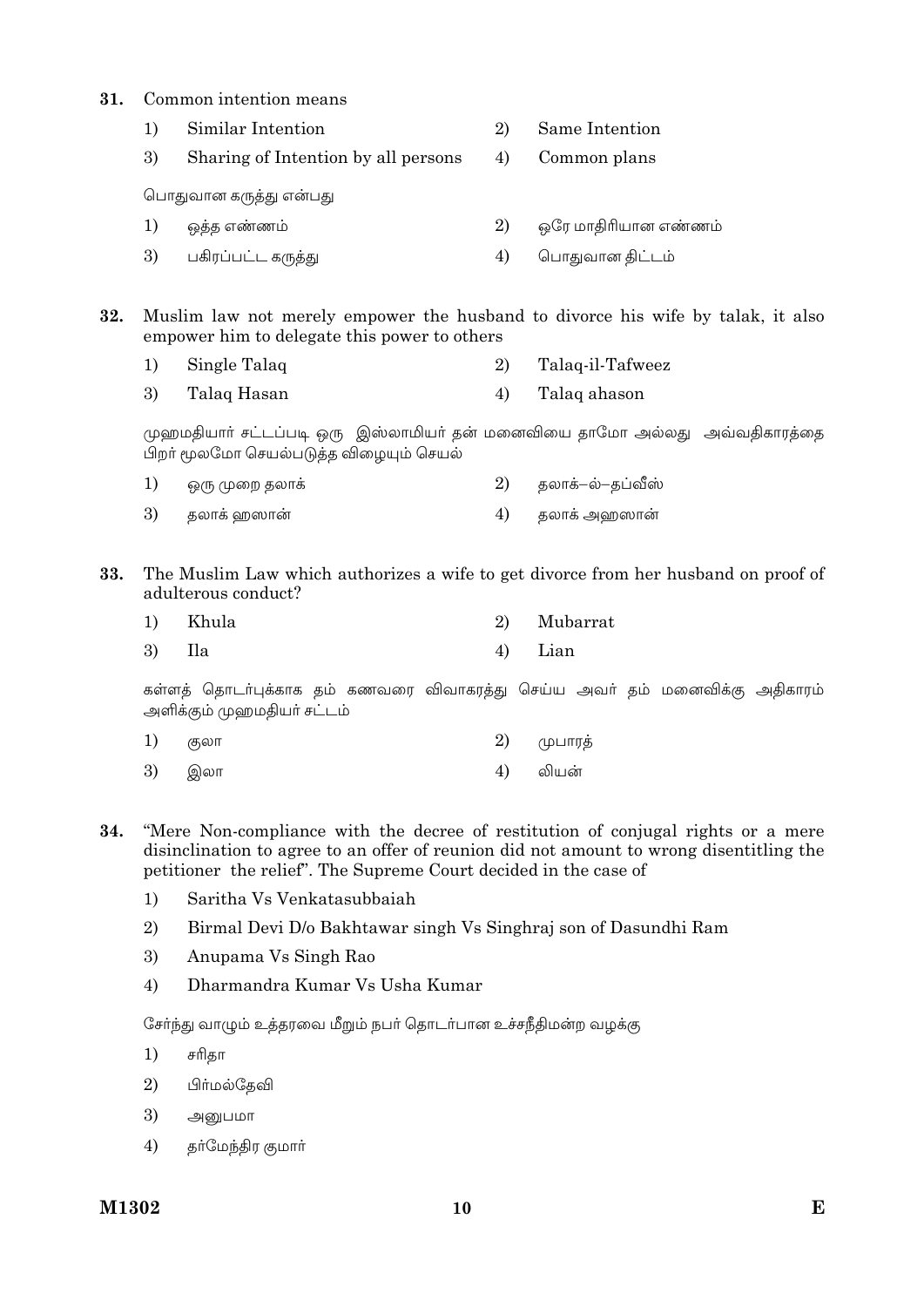35. In marriage, a sale of the daughter by the father to the Bridegroom practiced in the olden days was called

- $1)$ Gandhara Marriage 2) Daira form of Marriage
- 3) Rakshasa Marriage  $4)$ Asura Marriage

தந்தை தன் மகளை திருமணம் செய்விக்கும் பொருட்டு மாப்பிள்ளைக்கு விற்பனை செய்வதாய் பாவித்த திருமண சடங்கு

|    | 1) கந்தா்வ திருமணம் | தைா்ரா வகை திருமணம் |
|----|---------------------|---------------------|
| 3) | ராக்ஷஸ வகை திருமணம் | அசுர வகை திருமணம்   |

Muslim marriage performed between parties having the capacity to complying with 36. all the formalities to make it valid is called

| 1) Shahih | 2) Basil |
|-----------|----------|
| 3) Fasid  | 4) Muta  |

முழு தகுதியுடைய முஹமதிய தம்பதியினரிடையே தேவையான சடங்குகளுடன் முடிவற்ற ஒரு திருமணம் இவ்வாறு அழைக்கப்படும்

| 1) ஷாகி    | 2) பாஸில்         |
|------------|-------------------|
| 3) ஃபாஸிட் | $4)$ ( $\mu$ ட்டா |

37. The Peculiar feature of appointment of agents for performance of marriage is known as

| 1) | Witalat-ba-nikah | Kharch-I-Pordan |
|----|------------------|-----------------|
| 3) | Nikath           | 4) Nikah agents |

முஹமதியார் சட்டத்தில் திருமணத்திற்காக ஒரு முகவரை நியமிப்பது இவ்வாறு அழைக்கப்படுகிறது

| 1) விட்டாலட் – பா – நிக்கா | $2)$ கரச் – இ – பர்தான் |
|----------------------------|-------------------------|
| 3) நிக்கா                  | 4) நிக்கா முகவா         |

The term Industry as per Section 2(J) does not included 38.

- $1)$ Trade
- 2) Systematic activity carried on by Co-operation between the Employers
- 3) **Industrial Occupation**
- $4)$ **Domestic Service**

தொழிற்சாலை சச்சரவுகளின் சட்டம்  $2(J)$  படி தொழிற்சாலை அல்லாத ஒன்று

- $1)$ வியாபாரம்
- $\overline{2}$ பகிர்வு அடிப்படையிலான பணி
- 3) தொழிற்சாலை பணி
- 4) வீட்டு வேலை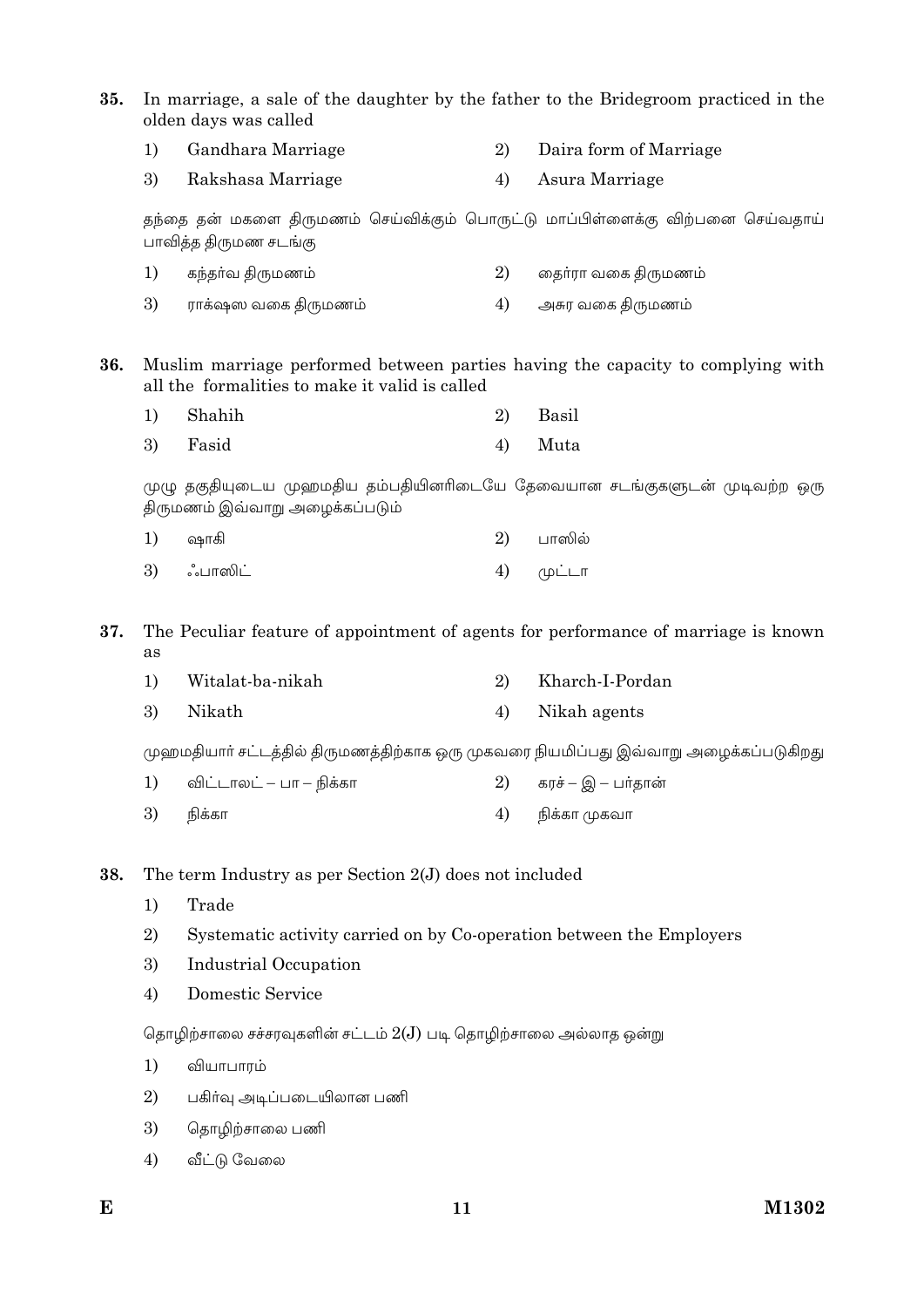39. The Triple test was accepted to define an Industry in the case of

- Bangalore Water Supply Sewage Board Vs Rajappa  $\left( \right)$
- $2)$ State of Bombay Vs Hospital Mazdoor Saba
- 3) Nagpur Corporation case
- $4)$ Physical Research Lab Vs K.H.Sharma

தொழிற்சாலை என்பதனை வரையறை செய்ய முப்பரிசோதனை கோட்பாட்டை அறிமுகம் செய்த உச்சநீதிமன்ற வழக்கு

- $1)$ ராஜப்பா (பெங்களூர்) வழக்கு
- $(2)$ மஸ்துர் சபா வழக்கு
- 3) நாக்பூர் கார்பரேஷன் வழக்கு
- $4)$ கே.எச்.சர்மா வழக்கு
- 40. The constitutional provision that has nexus with the latin maxim " nemo debet bis voxari"

| $1)$ 14 |          |                | 2) 20 |  |
|---------|----------|----------------|-------|--|
| 3) 21   |          |                | 4) 32 |  |
| $\sim$  | $\cdots$ | $\cdot$ $\sim$ |       |  |

ஒரே குற்றத்திற்கு எவரும் இருமுறை துன்புறுத்தப்படக் கூடாது எனும் முதுமொழிக்கு தொடர்புடைய அரசியலமைப்புச் சட்டப்பிரிவு  $2)$ 20  $1)$ 14

3) 21  $4)$ 32

|  | 41. Section 27 of the Trade Union Act deals with - | — of Trade union. |
|--|----------------------------------------------------|-------------------|
|--|----------------------------------------------------|-------------------|

Amalgamation 2) Registration  $1)$  $\overline{3}$ Dissolution Cancellation  $4)$ 

தொழிற் சங்கச் சட்டத்தின் பிரிவு 27-ல் தொடர்புடையது

| 1) ஒருங்கிணைத்தல் | 2) பதிவு செய்தல்  |
|-------------------|-------------------|
| 3) கலைத்தல்       | 4) இரத்து செய்தல் |

- 42. Court of Inquiry shall submit report of the appropriate Government with in a Period  $\sigma$ f
	- $1)$ 14 days  $\overline{2}$ 30 days 3) 6 months  $4)$ 3 months

தொழில்துறை சச்சரவுகள் சட்டப்படி உண்மை உணர் நீதிமன்றம் தனது அறிக்கையினை அரசுக்கு சமா்பிக்க நிா்ணயம் செய்யப்பட்ட அதிகப்படியானகால அளவு

14 நாட்கள் 30 நாட்கள்  $1)$ 2) 3)  $4)$ 6 மாதங்கள் 3 மாதங்கள்

43. The verdict of the Labour court in Industrial Dispute is described as

 $1)$ Judgement 2) Decree 3) Award  $4)$ Order

தொழிற்துறை சச்சரவுகள் சார்ந்த தொழிலாளர் நீதிமன்றத்தின் முடிவு -– எனப்படும்

- தீர்ப்புறை தீர்ப்பாணை  $1)$ 2)  $3)$ கீர்ப்ப  $4)$ உக்கரவு
- 

M1302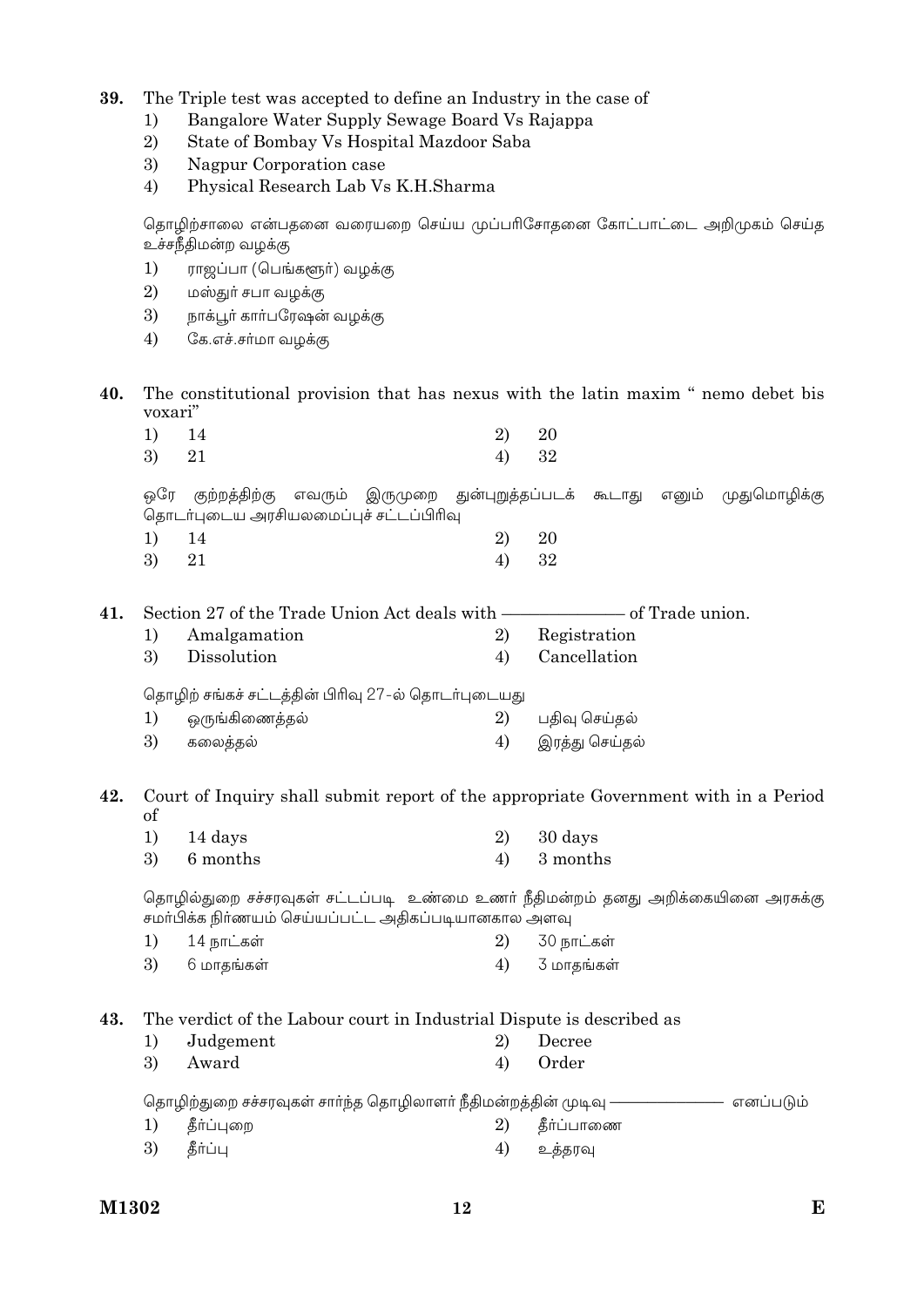## 44 The conduct that constitutes Nonfeasance

- Intentionally harming another.  $1)$
- $\overline{2}$ Failure to perform an act he or she is legally obliged to perform.
- $\overline{3}$ Committing fraud.
- $4)$ Committing trespass

செய்யாப் பிழையுடன் தொடர்புடையது

- $1)$ வேண்டுமென்றே மற்றவர்க்கு தீங்கிழைத்தல்
- $\overline{2}$ சட்டப்படி செய்யவேண்டிய கடப்பாடுகளை செய்ய தவறுகை
- $\mathfrak{Z}$ மோசடி செய்தல்
- $4)$ அத்துமீறிய நுழைவு

#### $45.$ A tort is

- $1)$ A criminal wrong
- $\overline{2}$ A civil wrong other than a claim for breach of contract.
- 3) An action for breach of contract.
- $4)$ An action by an employee for workers' compensation.

தீங்கு என்பது

- $1)$ ஒரு குற்றவியல் தவறு
- $2)$ ஒப்பந்த மீறல் தவிர்த்த உரிமையியல் தகராறு
- 3) ஒப்பந்த மீறலுக்கு எதிரான வழக்கு
- $4)$ பணி இழப்புக்கான வழக்கு

#### 46. 'Actionable per se' means

- Actionable without proof of damage  $1)$
- 2) Actionable only in the civil courts
- 3) A tort of strict liability
- $4)$ Actionable at the instance of the injured party only

இழப்பில்லா வழக்குரிமை என்பது

- $1)$ சேதம் நிருணம் இல்லா நிலை வழக்கிடுதல்
- $(2)$ உரிமையியல் நீதிமன்றங்களில் தொடுக்கப்படும் வழக்கு
- 3) கடும் பொறுப்புநிலை சார்ந்த வழக்கு
- $4)$ பாதிக்கப்பட்டவர் சார்பாக தொடுக்கப்படும் வழக்கு
- Medical examination of a woman to ascertain her virginity tantamount to 47. infringement of her
	- $\overline{2}$  $1)$ Right to life
	- 3) Right to marriage  $4)$ Right to privacy

ஒரு பெண்ணின் கற்பினை பரிசோதிக்க அவரை மருத்துவ பரிசோதனைக்கு உட்படுத்தும் செயல் அரசியல் சட்ட இவ்வுரிமைக்கு எதிரானது?

- உயிா்வாழ் உரிமை 2)  $1)$ வாழ்வாதார உரிமை
- $\mathfrak{Z}$ திருமண உரிமை  $(4)$ கனிமைக்கான உரிமை
- Right to livelihood
-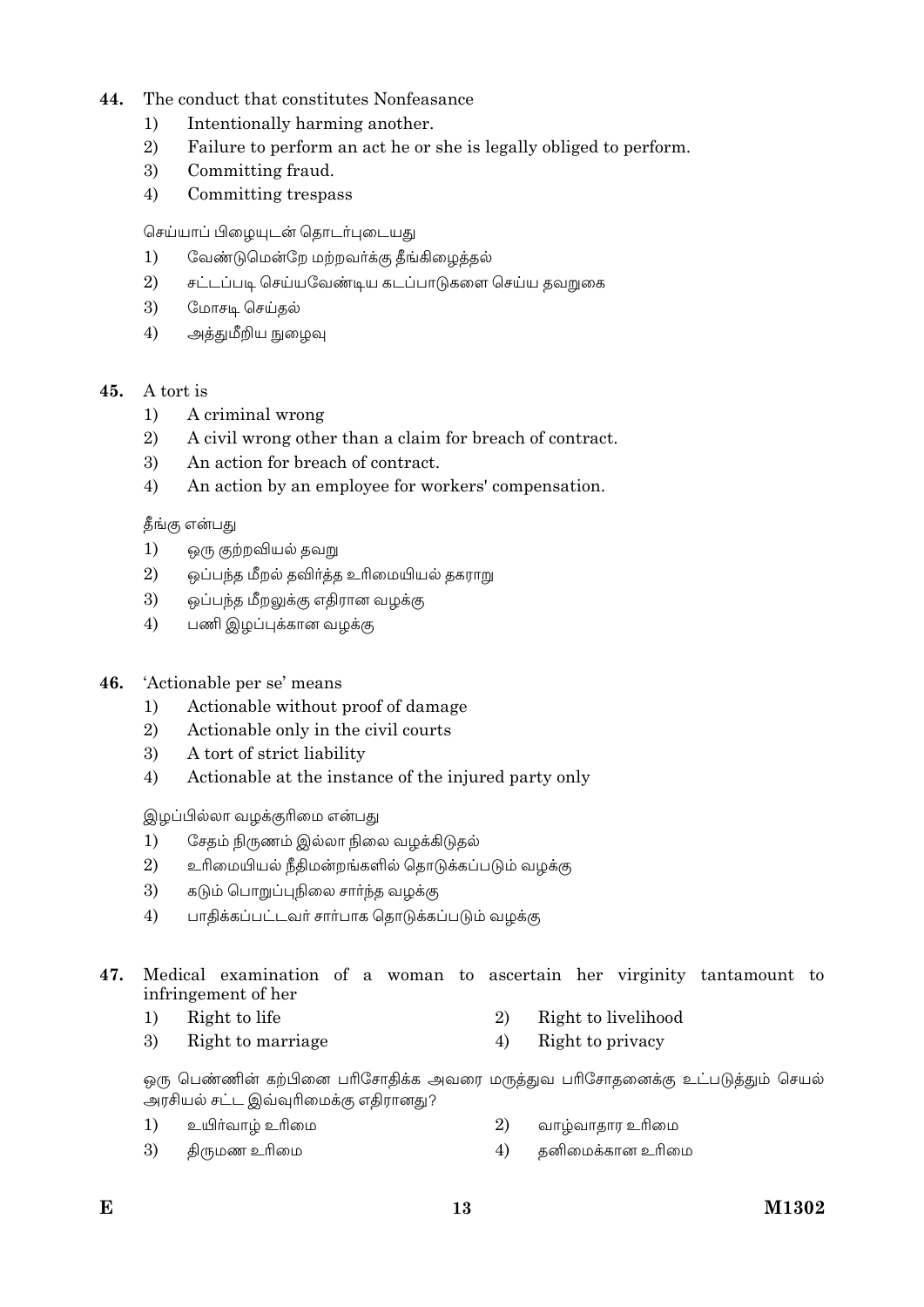48. A batsman, hits a ball bowled towards him to the boundary for a six. The ball hits one of the pillars to the stand and veers off at an angle hitting a spectator in the face causing him to lose his sight. An action by him can be defended on the ground of

- Inevitable accident  $(i)$
- $(ii)$ Act of God
- (iii) Contributory negligence
- (iv) Volenti non fit injuria
- 2)  $(ii)$  and  $(iii)$  $1)$  $(i)$  and  $(ii)$
- 3)  $4)$  $(iii)$  and  $(iv)$  $(i)$  and  $(iv)$

கிரிக்கெட் விளையாட்டில் தன் பால் வீசப்பட்ட ஒரு பந்தினை எல்லைக் கோட்டினை தாண்டி அடிக்கும் நோக்கில் ஒரு விளையாட்டு வீரர் பந்தினை எதிர்கொள்கிறார். அப்பந்து ஸ்டேடியத்தின் ஒரு தூணின் மேல் பட்டு சரிந்து வீழ்கையில் ஒரு பார்வையாளரின் முகத்தை தாக்கியதில் அவர் தன் கண்பார்வையை இழக்கிறார். நஷ்ட ஈடு கோரி இவர் தொடுக்கும் வழக்கில் எதிர் வாதமாய் அமையக்கூடியது

- தவிர்க்க இயலா விபத்து  $(i)$
- $(ii)$ தெய்வச் செயல்
- (iii) பங்களிப்பு கவனக்குறைவு
- (iv) தாமே வலிய ஏற்றுக் கொண்ட ஊறு
- $1)$  $(i)$  and  $(ii)$ 2) (ii) and (iii)  $\mathcal{E}$  $(i)$  and  $(iv)$  $4)$  $(iii)$  and  $(iv)$

#### 49. Strict liability is liability without

| 1)<br>3)                                     | remorse<br>fault | 2)<br>4) | discipline<br>remedy |
|----------------------------------------------|------------------|----------|----------------------|
| கடும் பொறுப்பு நிலை என்பது —<br>பொறுப்புரிமை |                  |          |                      |
|                                              | வருந்துதல் அற்ற  | 2)       | ஒழுங்கற்ற            |
| 3)                                           | தவறில்லா         | 4)       | தீர்வற்ற             |

#### To succeed in a tort action the plaintiff must prove the case 50.

- $1)$ To the best of his ability
- 2) Beyond reasonable doubt
- 3) On the balance of probabilities
- $4)$ To the satisfaction of the other party

தீங்கியல் வழக்கில் வாதி வெற்றி பெற இது இன்றியமையாதது

- $1)$ முடிந்தவரை நிரூபித்தல் வேண்டும்
- 2) சந்தேகமற நிரூபிக்கும் தன்மை
- 3) நம்பிக்கை தரும் வகையில் நிரூபித்தல்
- 4) எதிர் தரப்பினர் திருப்தியுறும் வகையில் நிரூபித்தல்